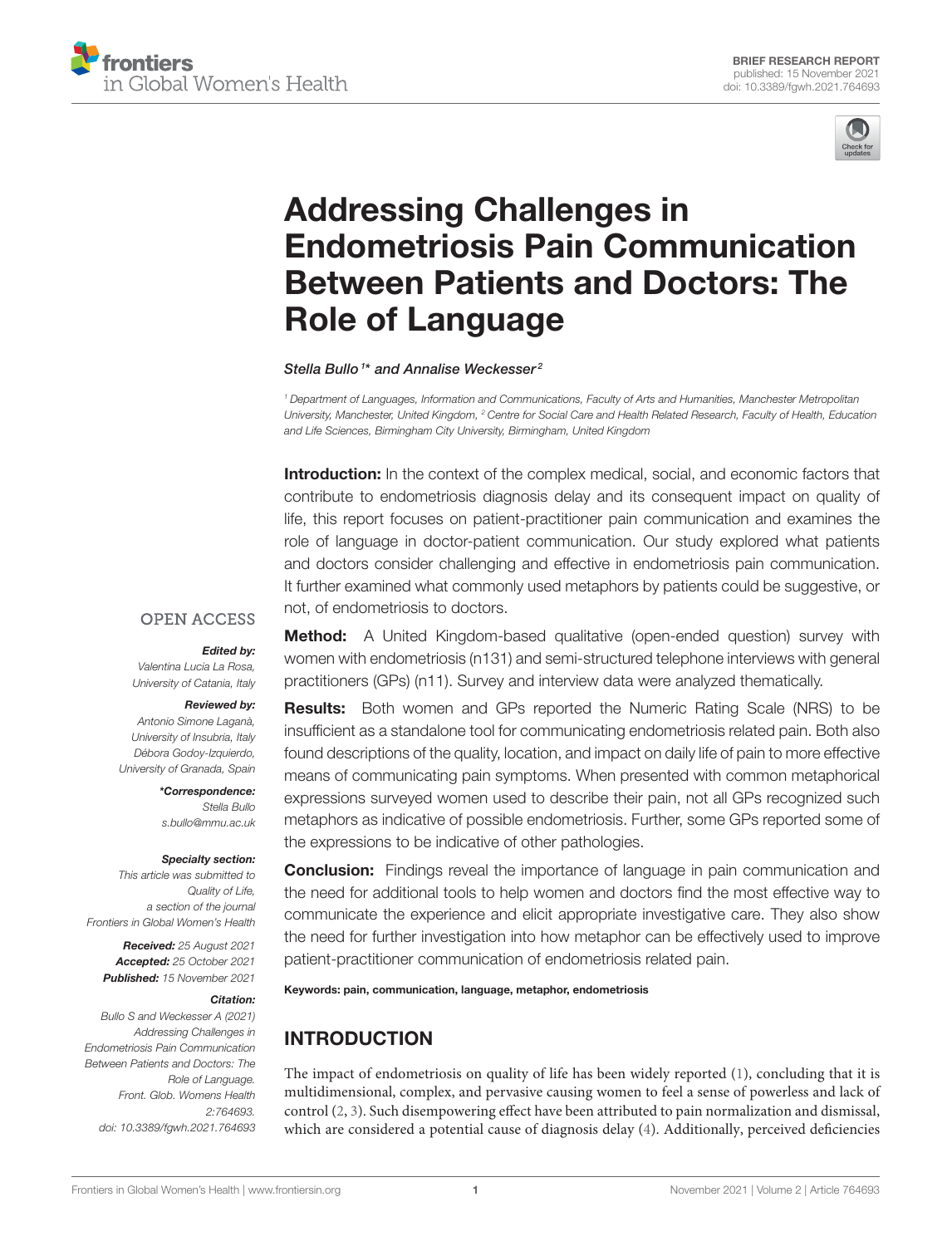in communication to effectively describe pain symptoms in early consultations have been seen to play a role in delaying diagnosis [\(5\)](#page-5-4) with consequent impact on the physical, mental, and social well-being of women with the condition [\(6\)](#page-5-5).

The difficulties posed for managing possible endometriosis in primary care have been recently recorded in qualitative research [\(7\)](#page-5-6). Amongst the challenges for endometriosis diagnosis identified, studies have highlighted the complexity of endometriosis pain types, namely cyclical, functional, and chronic [\(8\)](#page-5-7) with nociceptive and neuropathic pain characteristics [\(9\)](#page-5-8). Further to this, the perception of endometriosis pain may also be influenced by other factors such as physical stress, hormonal cycles, and pain-coping strategies [\(10\)](#page-5-9). Indeed, research suggests the psychological distress caused by endometriosis can heighten the sensitivity to pain [\(11\)](#page-5-10). Therefore, pain assessment tools should consider not only severity, normally measured through the Numeric Rating Scale (NRS), but also qualitative aspects [\(12\)](#page-5-11) as a potential way to understand its underlying mechanisms and its interference with physical and emotional aspects of quality of life. Pain assessment tools considering such aspects have indeed been devised by endometriosis specialists [\(8\)](#page-5-7), but these are mostly used post diagnosis in order to inform treatment. Thus, pre-diagnosis pain complaints are not always systematically assessed through multifactor tools in early consultations.

The communication challenges posed by the lack of visibility, physical manifestations, and experiential understanding of invisible pain, as is the case with endometriosis, leads patients to rely on metaphorical language [\(13,](#page-5-12) [14\)](#page-5-13). Metaphor in language refers to the conceptualization of an abstract concept, or domain, in terms of another, usually more a concrete, experiential, and embodied domain, resting on mappings and entailments connecting both [\(15\)](#page-5-14). However, the nuances of such conceptual frameworks and their manifestation in language use, along with the assumptions brought to the clinical communication by both patients and doctors may pose a challenge for successful communication to take place. A mismatch in assumptions through the use of unconventional language or descriptors that fall outside the expected frames of reference can indeed result in miscommunication. For women living with endometriosis, this can potentially lead to misdiagnosis, pain dismissal, or normalization [\(5\)](#page-5-4), and subsequent negative impact on quality of life.

Studies of metaphorical language describing chronic pain, including endometriosis, are abundant [e.g., [\(5,](#page-5-4) [16\)](#page-5-15)]. However, they mostly focus on patients' metaphorical descriptions of chronic pain, but do not address doctors' perspectives on what such use of metaphors suggests for diagnosis or referrals. Thus, in this study, we aimed to examine what both patients and doctors consider effective and challenging in endometriosis pain communication. Additionally, we explored what common metaphors used by patients can be suggestive, or not, of endometriosis for doctors.

## METHODS

A qualitative design, using an open-ended question survey for women with endometriosis and semi-structured telephone interviews with doctors providing care to those with suspected and diagnosed endometriosis, was used.

The Microsoft Forms, internet-based survey, was distributed via social media using the Twitter account @EndoLanguage, tagging United Kingdom (UK) based endometriosis support organizations. The main criteria for self-selecting participants were to have a diagnosis of endometriosis, be based in the UK and have a proficient level of English to answer open-ended questions. Consent was obtained before proceeding to the survey page. The survey aimed to identify deficiencies in the communication of endometriosis pain during early consultations. This study reports on responses to the following two open questions:

- 1. What difficulties did you encounter when communicating pain in early consultations before your diagnosis of endometriosis?
- 2. Describe your pain; how does your pain feel?

Interviews were conducted with doctors who responded to a call for participants distributed via the same social media site and through endometriosis networks using snowballing sampling. A total of 18 UK-based private practice and National Health Service (NHS) GPs (n11) and specialist gynecologists (n7) were interviewed. In this paper, we report only on interviews with GPs in order to identify communication challenges during consultations prior to referral for further investigative care. **[Table 1](#page-2-0)** summarizes GPs demographic information.

Interviews were semi-structured and lasted 20–30 min. Consent was obtained prior to the interviews and data have been anonymized as required by ethical protocols. This study reports on responses to the following questions regarding pain communication:

- 1. How do you assess suspected endometriosis pain?
- 2. Do you use the 1–10 scale to assess severity of pain? Why or why not?
- 3. How do patients talk about pain?
- 4. Have you heard the following expressions or similar ones by patients describing pain?
	- a. "as if somebody is repeatedly stabbing me with a large knife"
	- b. "as if I've got a balloon inside me pushing on everything"
	- c. "like knitting needles being pushed through your abdomen"
	- d. "like having a hot poker planted inside your stomach"

Survey data was downloaded in an excel spreadsheet. A total of 131 responses were eligible for analysis. The mean time for diagnosis was 9.3 years. GP audio recorded interviews were transcribed verbatim. Both data sets were imported to NVivo11 for analysis where themes and subthemes were identified and verified by the research team [a linguist (Author 1) and medical anthropologist (Author 2)]. The analysis was conducted in line with Clark's [\(17\)](#page-5-16) protocol for qualitative research outlining Relevance, Appropriateness, Transparency, and Soundness. **[Tables 2](#page-2-1)**, **[3](#page-2-2)** summarize the main themes emerging in both datasets.

The four metaphorical expressions presented to doctors in interviews (Questions 4a-b above) were a representative selection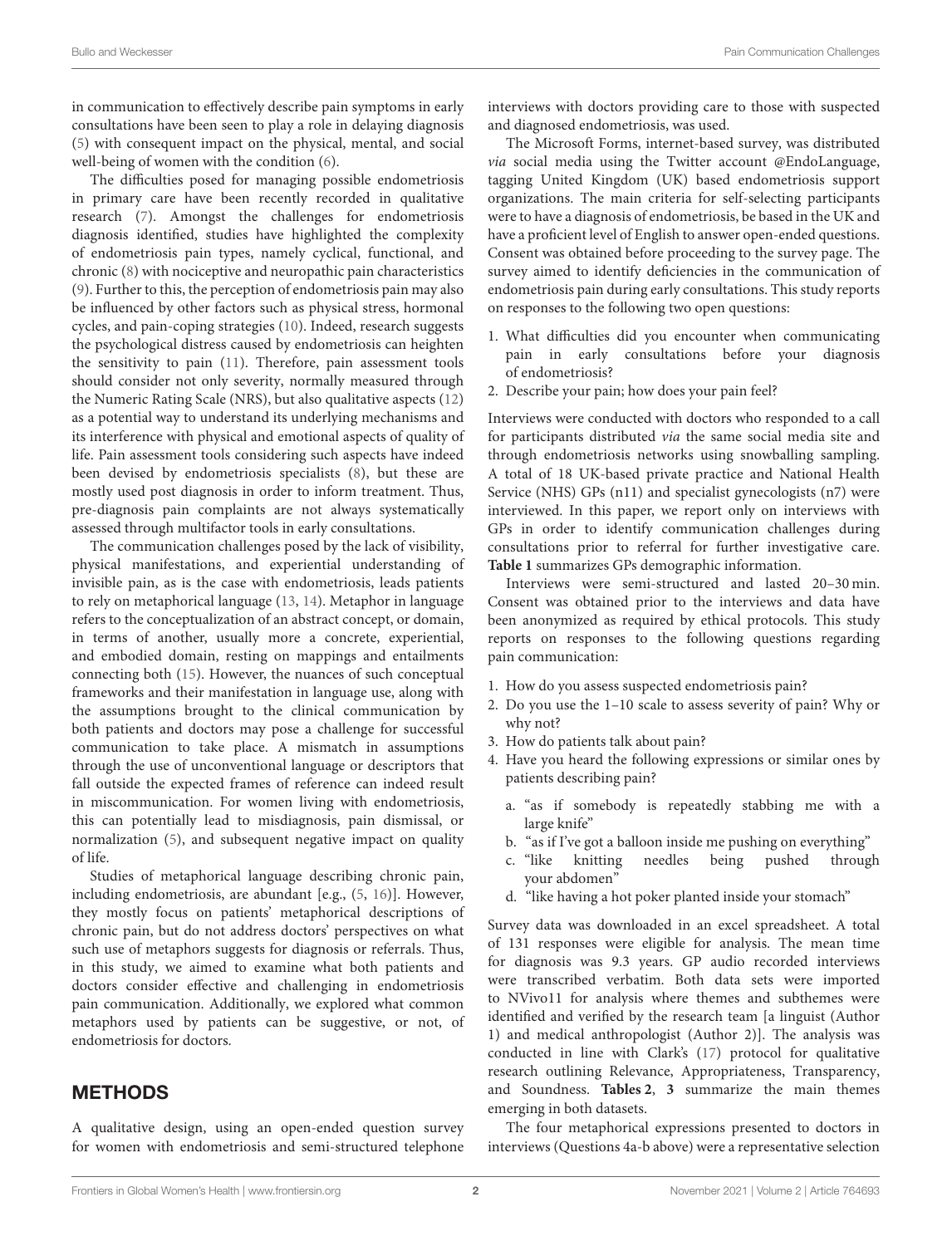#### <span id="page-2-0"></span>TABLE 1 | GPs demographic information.

| Profession       | Sex    | Years<br>practicing | Special Interest Area(s)*                                                      |
|------------------|--------|---------------------|--------------------------------------------------------------------------------|
| GP <sub>1</sub>  | Female | 2.5                 | National NHS Policy                                                            |
| GP <sub>2</sub>  | Female | 20                  | Gynecology                                                                     |
| GP <sub>3</sub>  | Female | 13                  | Occupational Health (private)                                                  |
| GP4              | Female | 14                  | Women's Health                                                                 |
| GP <sub>5</sub>  | Female | 14                  | Gynecology, Contraception,<br>Sexual Health, Epilepsy, and<br>Gastroenterology |
| GP <sub>6</sub>  | Female | 14                  | Womens' Health and Sexual<br>Health                                            |
| GP7              | Female | 4.5                 | None                                                                           |
| GP <sub>8</sub>  | Female | 0.5                 | None                                                                           |
| GP <sub>9</sub>  | Female | 3                   | None                                                                           |
| GP10             | Female | 5.5                 | Palliative Care and<br>Dermatology                                             |
| GP <sub>11</sub> | Female | 16                  | Women's Health and<br>Contraception                                            |
|                  |        |                     |                                                                                |

<span id="page-2-2"></span>TABLE 3 | GP views of pain communication themes and sub-themes.

| <b>Main themes</b>     | Sub-themes                                                                                            |
|------------------------|-------------------------------------------------------------------------------------------------------|
| Multifactor indicators | NRS markers helpful in combination with other tools                                                   |
|                        | Impact on life                                                                                        |
|                        | Location                                                                                              |
|                        | Frequency and duration                                                                                |
|                        | Qualitative descriptors                                                                               |
| Individual/contextual  | Subjective/variable perceptions of severity                                                           |
| factors                | Language barriers                                                                                     |
|                        | Taboos in disclosure of certain symptoms                                                              |
| Descriptors of pain    | "achy," "crampy," "labor-like," "something you'd put a<br>hot bottle on," "sharp," "dull," "dragging" |
|                        | Pain as physical damage metaphors: 5 out of 11<br>doctors                                             |
|                        | Pain as properties of elements: 6 out of 11 doctors                                                   |

and claimed that visual tools would also be helpful in allowing to point to where pain is felt and understand its mechanisms (c). Lastly, women reported wanting doctors to ask specific questions about pain type (and other associated symptoms) (d), as well as to discuss the impact on their day-to-day lives (e), to better elicit and understand pain experiences.

- (a)  $[Do]$  not rely on the 1–10 pain scale. My 7 could be someone else's 10. It's not accurate. Listen to us describe how our pain keeps us from doing everyday tasks
- (b) I did not associate what I was feeling as "pain." I needed to see a list of feelings in order to do this, a list with words like burning, dragging, squeezing, etc.
- (c) Maybe have a pic of female anatomy to help show where the organs are in the body so you can point and show where the pain is or feels like it is
- (d) [A]sk more specific questions about the type of pain and ask about other symptoms
- (e)  $[L]$ et patients talk about how the pain keeps them from living their everyday lives, such as it hurts when I have sex, exercise, go up stairs, stand for too long, etc. Also, give key words and/or examples to describe the pain. "It feels like someone is stabbing me" or "It feels like I'm having contractions before giving birth"

#### Perceived Lack of Listening

Women reported feeling that doctors do not/or have not actively listened to them when describing symptoms. Many reported feeling rushed, discouraged from talking (f) or even intimidated (g), leading them to perceive that their pain and symptoms are being dismissed or normalized (h, i).

- (f) [A]llow [patients]to talk about it more in depth and in detail. Believe everything being said, don't rush the appointment ... Do not discourage the patient from expressing her pain. Give her the freedom to speak freely about what she is going through
- (g) I find docs intimidating and sometimes lose my words because they are very abrasive and harsh regarding pain
- (h) Listen more and not easily dismiss me when I tried to explain the pain in detail

\*All but one GP work in public practice for the NHS.

<span id="page-2-1"></span>TABLE 2 | Patient views of pain communication themes and sub-themes.

| <b>Main themes</b>                            | Sub-themes                                                      |  |
|-----------------------------------------------|-----------------------------------------------------------------|--|
| Pain communication                            | Numeric scales restrictive and subjective                       |  |
| difficulties                                  | Lack of qualitative tools for pain description                  |  |
|                                               | Lack of enguiry of how pain impacts day-to-day life             |  |
|                                               | Lack of elicitation of symptoms by doctors                      |  |
| Perceived lack of                             | Perceived lack of active listening                              |  |
| listening                                     | Lack of empathy                                                 |  |
|                                               | Dismissal and normalization                                     |  |
| Pain described using<br>metaphorical language | Pain as physical damage via violent acts or physical<br>actions |  |
|                                               | Pain as property of elements                                    |  |

of those most recurrent in patient survey data. The metaphors were identified by reference to the Pragglejaz Group [\(18\)](#page-5-17) which works by establishing a contrast between the contextual meaning of an expression with the basic dictionary meaning.

## RESULTS

## Patient Views of Pain Communication

The table below summarizes themes identified in patient survey data.

#### Pain Communication Difficulties

Women reported experiencing difficulties describing pain during pre-diagnosis medical interactions. Such difficulties in pain communication were attributed to various aspects. Firstly, numeric scales offered were seen as too limited to accurately capture the severity and the impact of pain on quality of life (a). Furthermore, patients advocated the facilitation of a descriptive methodology and other tools to describe pain qualitatively (b)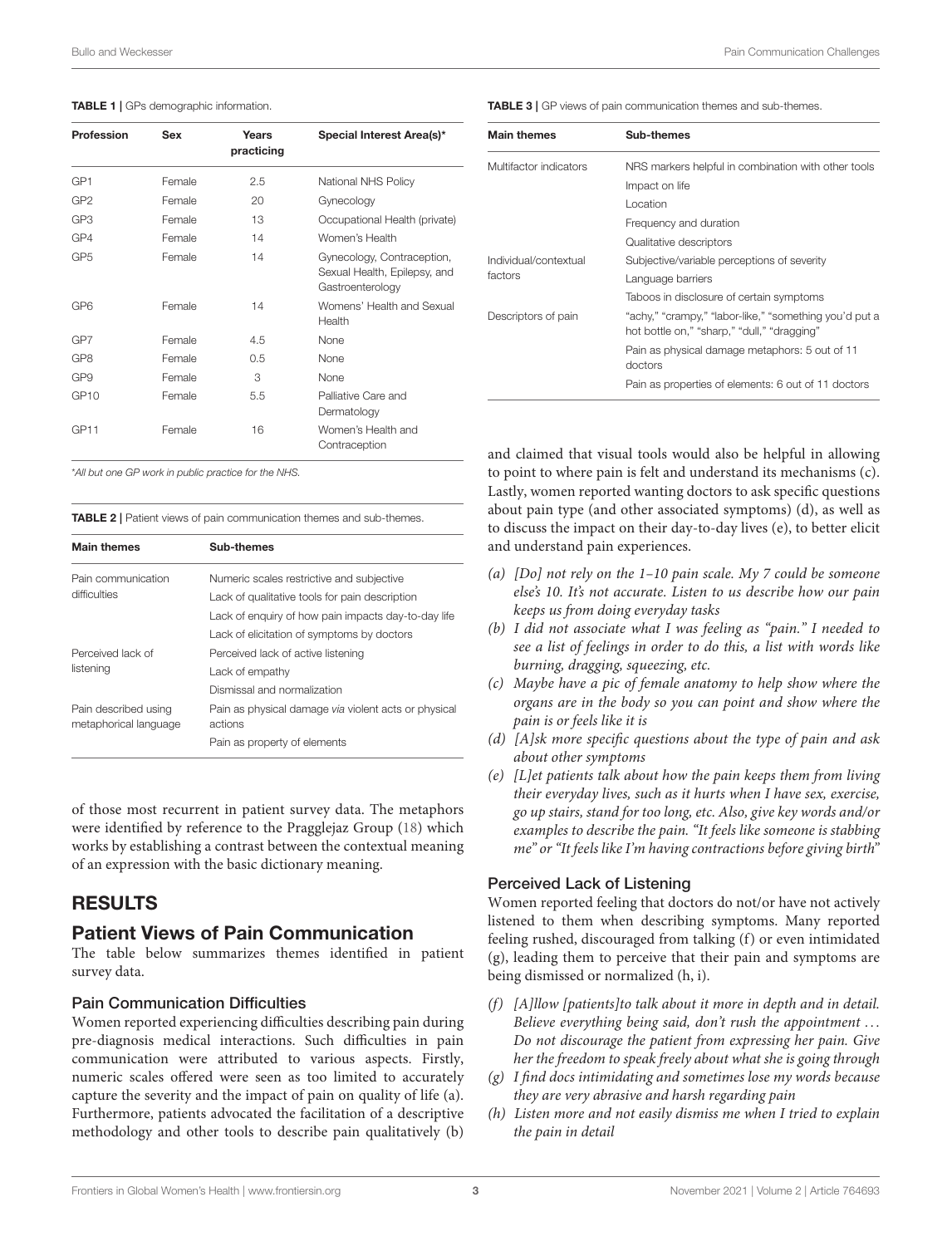(i) Stop acting like the pain I'm in is normal. It's not normal to be stuck in bed for 3 days

#### Pain Described Using Metaphors

Many women used similes, metaphors comparing an abstract concept to a concrete one but the conceptual connection is purposefully marked (e.g., "like," "as if") for rhetorical effect [\(19\)](#page-5-18), to describe their pain. In using such metaphorical language, mostly including violence [e.g., [\(10\)](#page-5-9)], women attempt to indicate not only quality and severity, but also the physical and psychological impact of their pain [\(20\)](#page-5-19).

The main sub-theme of metaphorical scenarios women used to describe endometriosis pain make it akin to physical damage that would result from a violent act (j, k). Usually they referred to the action (e.g., stabbing) or the objects that would cause such damage (e.g., knife). The latter is known as metonymy, where the object stands for the action (e.g., "it's a knifey pain"). Other metaphors in this sub-theme also compared pain to a physical action that could also lead to physical damage (e.g., pulling, squeezing) (l).

- (j) as if somebody is repeatedly stabbing me with a large knife
- (k) like knitting needles being pushed through your abdomen
- (l) like constant pulling in my abdomen

The above quotes (j, k) compare pain to actions that would cause physical damage and nociceptive pain (stabbing; piercing). The descriptions are enhanced by metonymical relations (knife and knitting needles) where the objects seen to cause the damage are also qualified in terms of size (large knife) and type (knitting needle). In (j), the conceptual association that such metaphorical and metonymic connections have with endometriosis pain indicate the conceptualization of pain and its mechanisms as sharp, sudden, intermittent and aggressive. The adverb "repeatedly" adds further information about the duration and recurrence of pain. In (k), the conceptual association indicates that pain is less sharp and aggressive, perhaps compromising a smaller area, but equally acute, bothersome and damaging (i.e., intensity) and longer lasting. In both cases, pain is compared to torturing actions inflicted by a violent external entity.

The second main sub-theme of metaphorical descriptions of pain used by women compared it to properties of elements. That is, pain is related mainly to heat (m) or pressure (n).

- (m) like having a hot poker planted inside your stomach
- $(n)$  as if I've got a balloon inside me pushing on everything

Metaphorical expressions indicating heat and pressure either in the form of similes or qualifying pain (e.g., burning pain) were very common. The "hot poker" metaphor was highly recurrent in the survey data. This metaphor blends both sub-themes (i.e., pain as physical damage via a violent act and as an elemental property) as it compares pain to heat but also to an external pointed (hot) object causing damage. Pressure, both in metaphorical expressions (e.g., "a balloon," "a volcano about to erupt") and literally "a lot of pressure," was also highly recurrent.

## GPs Views of Pain Communication

The table below summarizes themes identified in GP interview data.

#### Multifactor Indicators of Pain Suggesting Endometriosis

Most GPs reported to use the NRS to assess possible endometriosis related pain, but stated that the scale works better when combined with further queries relating to pain and its impact on daily life (o), location (p), and frequency and duration (q). In addition to the NRS, some also reported seeking out qualitative descriptors of pain (r).

- (o) [S]ometimes I get people to scale it for me from 0 to 10. I think then really more describing the impact it has on their life, so they're in bed with it or they miss school because of it or they miss work because of it and it knocks them out for 2 days, over 2 or 3 days every month. It's normally that kind of conversation.
- (p) [T]he typical one would be lower abdominal pain, so location first of all.
- (q) I don't know that there's one, sort of, set pattern of pain that would particularly make you think, oh this is endometriosis, other than if it starts initially with a cyclical pattern and then, sort of, you see a progression over months and years of increasing pain.
- (r) Yes [use NRS], and I try to get them to talk about it in qualitative terms as well. So I will always ask people whether it's a cramping type pain, an aching type pain, a stabbing type pain. . . but I think it can be quite difficult because some people will be describing pain that isn't cyclical and then that makes it harder.

## Individual and Contextual Factors Affecting Pain **Communication**

Despite using the NRS, many GPs acknowledged the subjectivity and individual variability of the scale (s, t). GPs also reported other aspects that may impact effective communication of pain and symptoms disclosure, such as language barriers when seeing patients who are not fluent English speakers, or perceived taboos around certain topics, including painful intercourse (u) and painful bowel movements (v).

- (s) I don't find it always that helpful to be honest, using a scale, because it's subjective. So what's an eight to me might be a five to someone who's a bit braver.
- (t) Severity of pain and patients' perception of pain, sort of (depends on) how their minds associate pain with problems, it's hugely variable in the population. So, I don't think severity alone is the key to the diagnosis.
- (u) Pain on deep intercourse, deep penetration  $(...)$  a lot of people don't openly, talk about that. It's only if you specifically ask that people will tell you that.
- (v) [Discussing pain during bowel movement] sometimes people might think, "Oh it's not ladylike." They just don't really openly (talk about that).

## Descriptions of Pain

GPs reported that more qualitative descriptors of pain they hear from patients with suspected endometriosis were terms such as: achy, crampy, labor-like, "something you'd put a hot bottle on," sharp, dull, persistent, incapacitating, and dragging.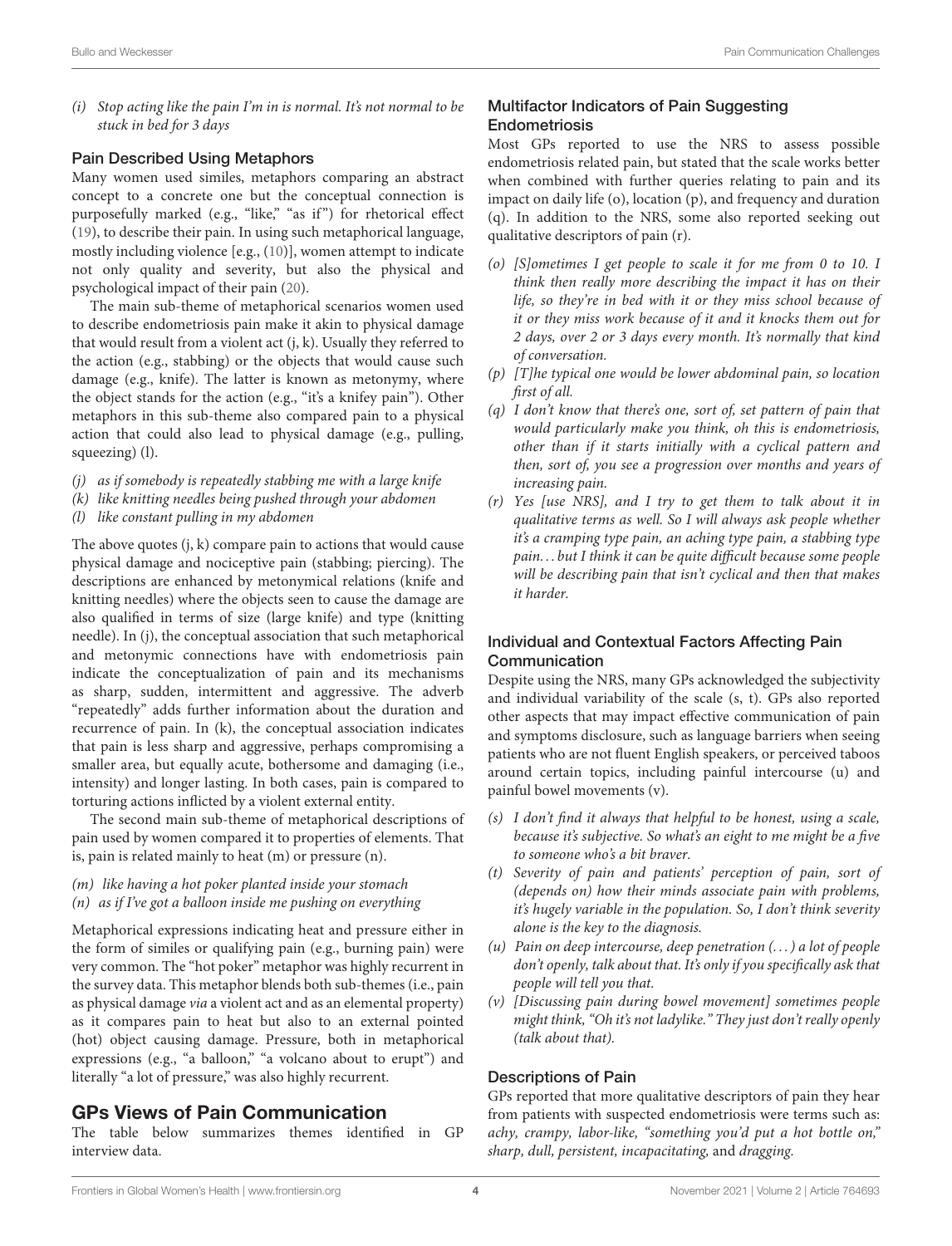In response to interviewers' questions about metaphors for endometriosis pain (Question 4a-b) used most prominently by women in survey data, some GPs (n5) stated that they recognized the expressions for pain as physical damage (j, k) and would suspect endometriosis. Similarly, some GPs (n6) recognized the metaphors for heat and pressure (m, n). One GP stated some patients use paralanguage, such as pointing at the area or making squeezing or pulling gestures, which they found helpful (w). This is consistent with the metaphors for physical damage caused by physical actions (l) discussed above.

(w) [P]eople will make squeezing motions with their hands, or point, often I think probably subconsciously to the area of their body that is affected by the pain they're trying to describe verbally. Those descriptions, they're helpful probably in trying to exclude things.

Some GPs (n3) indicated that such metaphors would make them suspect non-endometriosis pathologies and would possibly investigate other alternative conditions first:

- $(x)$  [I]f someone was describing something as, I don't know, as very intermittent, very short, burning, stabbing pain, that to me is much more a description of a neuropathic pain than a gut or pelvic organ pathology.
- (y) I think I would associate those words more with neuropathic type pain, so nerve pain rather than organ pain. I would be thinking more of crampy type pain for example, as endometriosis pain. So, that's very interesting.
- $(z)$  [W]hen they describe it like this, I'm pretty sure the first thing would be to investigate infection with the urine samples and swabs.

## **DISCUSSION**

In patient-practitioner communication of endometriosis related pain, both women and GPs find the NRS to be an ineffective (standalone) tool due to the subjectivity of pain and the inability of such scales to capture qualitative aspects of pain. While many GPs use the tool, they do so in conjunction with additional queries (i.e., on pain duration and frequency, location, descriptors, and impact on daily life) to better understand and assess whether such symptoms are indicative of possible endometriosis. Women want GPs to ask such investigative questions about the nature of their pain experiences (i.e., on pain type, location, descriptors, and impact on daily life). Many, however, feel their pain is normalized and/or dismissed by practitioners who did not adequately listen and seek to understand their symptoms.

Women draw on metaphorical language to better capture and articulate their endometriosis related pain. GPs, however, do not always recognize the metaphors women commonly use as indicative of the condition. In some cases, such metaphors were seen by GPs to be more likely caused by other (often neuropathic) conditions.

A limitation of this study is the relatively small number of GPs (n11) who took part. However, given the well-established challenge of recruiting GPs to qualitative research due to their professional time constraints [\(21\)](#page-5-20), insights gained from the views of such a group are valuable given their paucity. To our knowledge, this is the first UK-based qualitative study to focus on both patients' and doctors' views on endometriosis pain communication, in particular. The mixed disciplinary background of the research team (a linguist and a medical anthropologist) is also a strength of the study.

Both women and GPs view understanding the impact on the quality of (daily) life as key to effectively communicating endometriosis pain, indicating the need for pre-diagnostic screening that incorporates quality of life considerations as well as psychological impact [\(22\)](#page-5-21). To date, the only endometriosisspecific quality of life tool, the Endometriosis Health Profile-30, is a post-diagnosis instrument [\(23\)](#page-5-22). Further research on effective pre-diagnosis patient-practitioner communication of pain indicative of possible endometriosis, which incorporates queries around pain location, quality, timing and duration are also needed. Effective communication of pain is collaborative work between patients and doctors. The use of metaphors can improve practitioner-patient communication [e.g., in relation to other serious health conditions, see [\(24\)](#page-5-23)] and help patients interpret, accept and adapt to pain as a coping mechanism [\(20\)](#page-5-19). Therefore, further investigation is needed into the effective use of metaphor to enhance patient-practitioner communication of endometriosis related pain in general practice care as well as into improving GPs' understandings of common metaphors employed by women living with the condition.

## DATA AVAILABILITY STATEMENT

The original contributions presented in the study are included in the article/supplementary materials, further inquiries can be directed to the corresponding author.

## ETHICS STATEMENT

The studies involving human participants were reviewed and approved by Birmingham City University Manchester and Manchester Metropolitan University. The patients/participants provided their written informed consent to participate in this study.

## AUTHOR CONTRIBUTIONS

SB and AW contributed to conception, design of the study, collected database 2, and data analysis. SB collected database 1, data analysis, and wrote abstract. All authors contributed to manuscript.

## FUNDING

This study was supported by Birmingham City University's Faculty of Health, Education and Life Sciences-Pilot Funding.